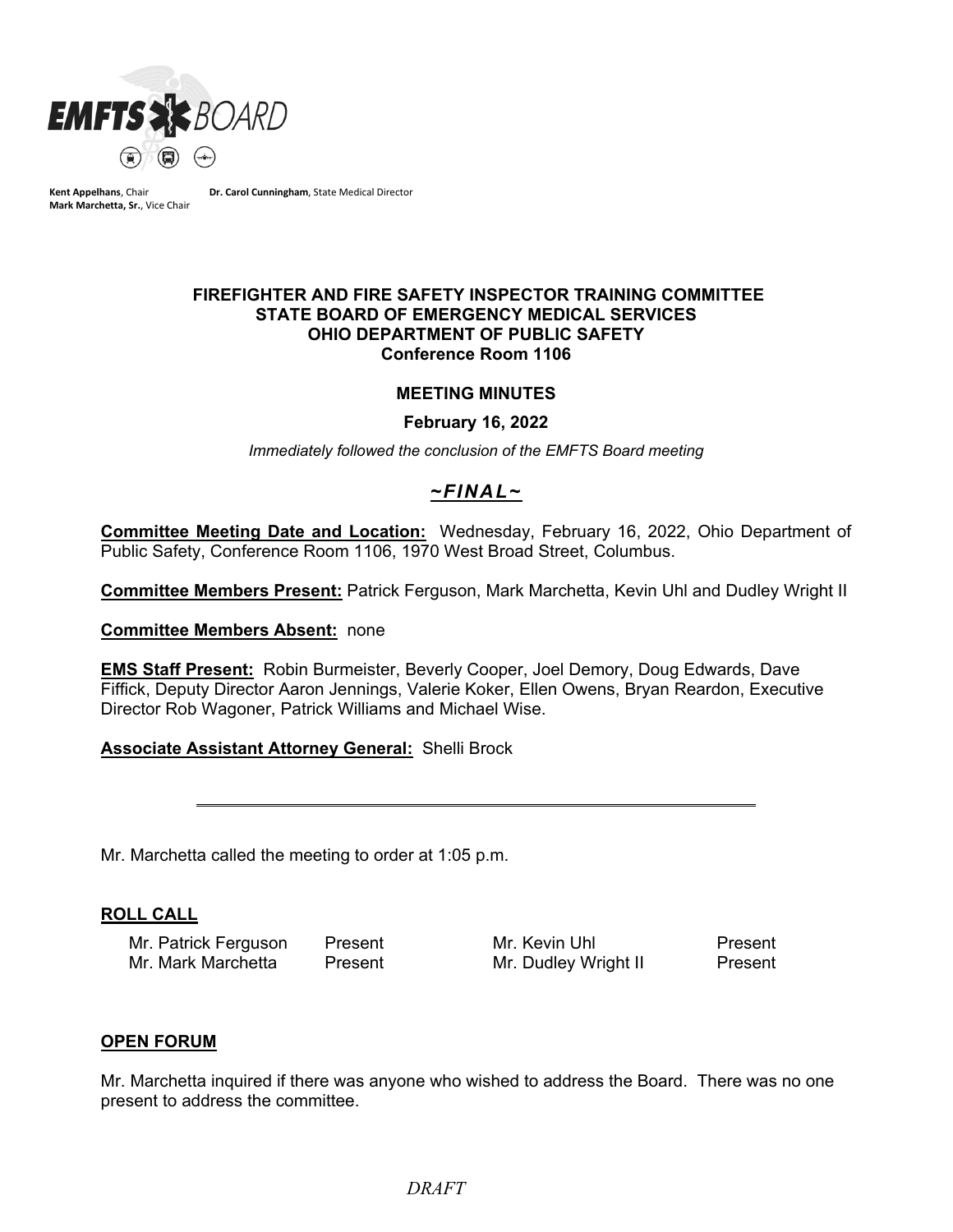# **REVIEW AND APPROVAL OF CONSENT AGENDA**

Mr. Marchetta requested a motion to approve the consent agenda to include the December 15, 2021 Firefighter and Fire Safety Inspector Training Committee meeting minutes and the December 2021 and January 2022 fire certifications.

*ACTION: Motion to approve the Consent Agenda items to include the December 15, 2021 Firefighter and Fire Safety Inspector Training Committee meeting minutes, and the December 2021 and January 2022 fire certifications.* Mr. Ferguson - First. Mr. Uhl – Second. None abstained. None opposed. **Motion passed.**

# **Fire Exemptions (Medical and Military) ~ Ellen Owens**

Ms. Owens stated that there is a military exemption for a firefighter II; 2022-2-03. This person falls under the automatic renewal for military personnel. The Division of EMS has received all documentation and staff recommends approval.

*ACTION: Motion to approve the military exemption for firefighter II; 2022-2-3.*  Mr. Ferguson - First. Mr. Uhl – Second. None abstained. None opposed. **Motion passed.**

Ms. Owens stated that there is a military exemption for a firefighter II; 2022-02-02. The Division of EMS has received all documentation and staff recommends approval.

*ACTION: Motion to approve the military exemption for firefighter II; 2022-2-02.*  Mr. Ferguson - First. Mr. Uhl – Second. None abstained. None opposed. **Motion passed.**

# **Fire Fighter and Fire Safety Inspector Training Subcommittee, Aaron Jennings**

The Firefighter and Fire Safety Inspector Training Subcommittee met on January 11, 2022.

Deputy Director Aaron Jennings reported that a job analysis was sent to the stakeholders to look at the JPR's in that curriculum. They were asked how often are these used and what are the safety concerns with the different job performance requirements (JPR). The DEMS received some good feedback from those surveys. Ted Kenziel is working on the skill sheets for the fire inspector. There is some methodology and math behind the job analysis. Mr. Wagoner has some experience with this from working with the National Registry.

The DEMS are working on the fire instructor I and II Ohio Administrative Rules through the NFPA standards. The deadlines for submitting the fire rules is October 2022.

The DEMS continue to analyze why there are so many unaffiliated firefighters and what is the cause. One big area we have noticed through working with the Fire Marshal's office and Fire Academy there are a lot of fire brigades in the state of Ohio and will account for a huge number of unaffiliated firefighters.

The Pro Board site visit is scheduled for March 31<sup>st</sup> and April 1<sup>st</sup>. All of the DEMS responses have been supplied to the Pro Board.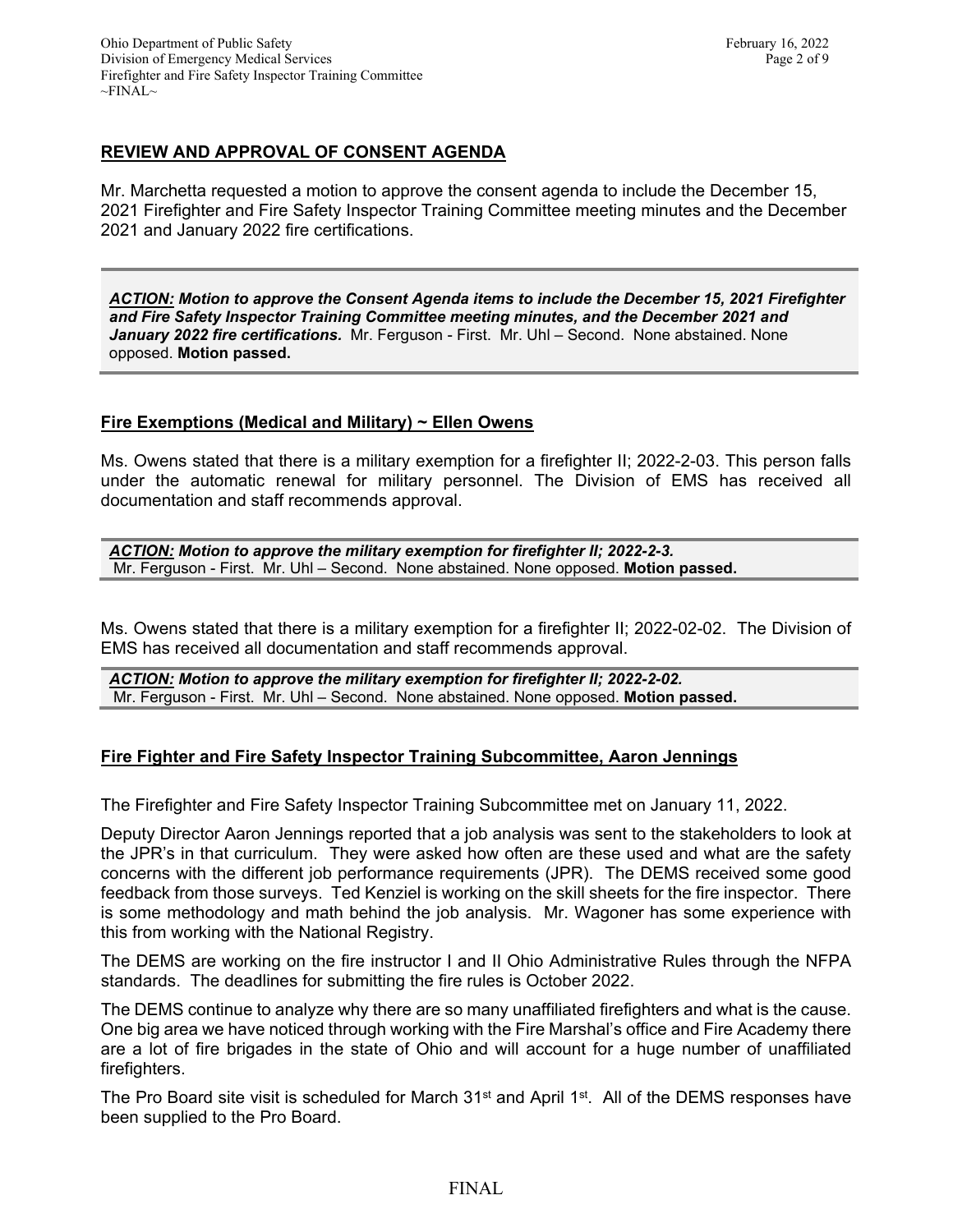# **REPORT AND RECOMMENDATIONS**

Mr. Marchetta, on behalf of the Firefighter and Fire Safety Inspector Training Committee, stated that the proceedings were called to order at 1:10 p.m. on February 16, 2022. Members of the committee present for the proceedings are:

### **ROLL CALL**

| Mr. Patrick Ferguson | Present | Mr. Kevin Uhl        | Present |
|----------------------|---------|----------------------|---------|
| Mr. Mark Marchetta   | Present | Mr. Dudley Wright II | Present |

It was noted for the record that a majority of the members of the Committee and Executive Director Wagoner were present.

The committee will be reviewing the following cases:

# **Fire Report and Recommendations in the matter of Fire Case(s):**

- o Fire Case No. 2019-188-F100, Deven W. Dailey, Certificate No. 153548
- o Fire Case No. 2020-201-BF100, Stephen K. Brown, Certificate No. 126699
- o Fire Case No. 2020-513-BF100, Jeremy M. Spears, Certificate No. 131148

Mr. Marchetta recognized Associate Assistant Attorney General Shelli Brock for the purpose of providing a brief synopsis of each case.

• **Fire Case No. 2019-188-F100, Deven W. Dailey, Certificate No. 153548.**

Mr. Dailey has an active firefighter II certificate, which is set to expire on June 7, 2022. Mr. Dailey previously entered into a consent agreement with the Executive Director in December 2019 in order to maintain his certificate. Pursuant to the terms and conditions of the Consent Agreement, Mr. Dailey was required to provide a criminal background check within 120 days after executing the consent agreement, and he was also required to attend and complete an anger management course within 9 months of the effective date of the agreement. Mr. Dailey did provide a completed background check in May 2021, nearly a year after this was originally due. However, Mr. Dailey never submitted proof that he completed the anger management course required by the Consent Agreement. On March 11, 2021, the Board issued a Notice of Opportunity for Hearing, and this matter proceeded to an administrative hearing on September 27, 2021. Mr. Dailey did not appear at the hearing in this matter. On October 27, 2021, the Hearing Officer issued a Report and Recommendation, finding that the State proved that Mr. Dailey violated the terms of the Consent Agreement. The Hearing Officer recommends that the Executive Director indefinitely suspend Mr. Dailey's Firefighter II certificate until he fully complies with all of the terms and conditions of the 2019 Consent Agreement.

#### • **Fire Case No. 2020-201-BF100, Stephen K. Brown, Certificate No. 126699.**

Mr. Brown has an active Firefighter II certificate that is set to expire on May 4, 2023. On April 10, 2020, Mr. Brown submitted a Fire Renewal Application wherein he disclosed pending criminal charges in the Stark County Common Pleas Court. On September 15, 2020, Mr. Brown pled guilty to the charges in the amended indictment and he was ultimately convicted of the charges of Theft, a fifth-degree felony, and Unauthorized Use of Property, a first-degree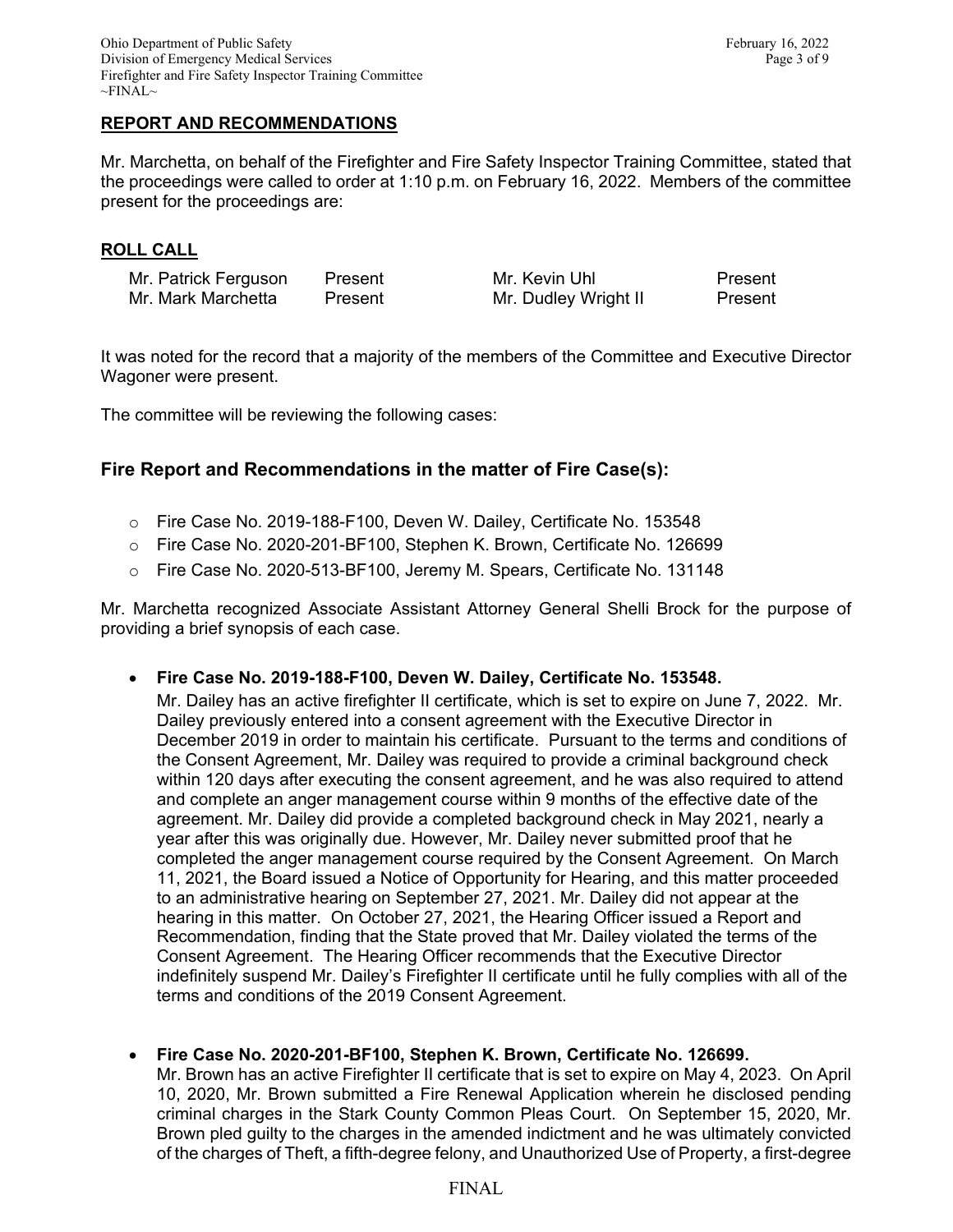misdemeanor. These charges relate to Mr. Brown's unauthorized use of the Multi Agency Radio Communications System owned by the Stark County Sheriff's Department. On March 8, 2021, the Division sent a Notice of Opportunity for Hearing to Mr. Brown, proposing to take action with respect to his Firefighter II certificate based upon his felony conviction. Mr. Brown requested a hearing, and this matter proceeded to an adjudicatory hearing on December 21, 2021. The Hearing Officer issued a Report and Recommendation on January 20, 2022, finding that the Division proved by a preponderance of the evidence that Mr. Brown was convicted of a felony, and that as a result of Respondent's conviction, the Executive Director may take disciplinary action with respect to Respondent's Firefighter II certificate pursuant to Ohio Administrative Code 4765-23-02(A). In his Report and Recommendation, the Hearing Officer recommended revocation of Mr. Brown's Firefighter II Certificate. Mr. Brown submitted objections to the Hearing Officer's Report and Recommendation, and his objection was provided in the Board packet. In his objections, Mr. Brown offered a detailed explanation of the facts underlying his criminal charges and is requesting the imposition of a lesser sanction. Mr. Brown intended to appear in person and present a statement to the Board, but he contacted the Division this morning and indicated that he could not obtain coverage at work and as a result, he is unable to attend today's meeting.

### • **Fire Case No. 2020-513-BF100, Jeremy M. Spears, Certificate No. 131148.**

Mr. Spears has an active Firefighter II certificate that is set to expire on August 10, 2023. On November 3, 2020, Mr. Spears notified the Division that he had been convicted of the charge of Misuse of Credit Cards, a fifth-degree felony, in the Butler County Common Pleas Court. The credit card in question belonged to the Fairfield Township Fire Department and contained monies contributed by fire personnel to be used as the Department's house fund. As a result of this conviction, the Division sent Mr. Spears a Notice of Opportunity for hearing on May 4, 2021, and Mr. Spears requested a hearing. This matter went forward to an administrative hearing on December 20, 2021, and the Hearing Officer issued a Report and Recommendation on January 19, 2022. Based on the evidence and testimony presented at the hearing, the Hearing Officer found that the State established by a preponderance of the evidence that Mr. Spears was convicted of the charge of Misuse of Credit Cards, which is a felony conviction, and thus the Executive Director is entitled to take disciplinary action with respect to Mr. Spears' Firefighter II certificate pursuant to Ohio Administrative Code 4765- 23-02(A). The Hearing Officer recommended that Mr. Spears' Firefighter II certificate be revoked. No written objections were submitted by Mr. Spears.

Mr. Marchetta asked if Mr. Dailey or his attorney were present. No one was present.

Mr. Marchetta asked if Mr. Brown or his attorney were present. No one was present.

Mr. Marchetta asked if Mr. Spears or his attorney were present. No one was present.

#### **GOLDMAN PROCEEDINGS**

Mr. Marchetta, on behalf of the Firefighter and Fire Safety Inspector Training Committee, stated that the proceedings were called to order at 1:10p.m. on February 16, 2022. Members of the committee present for the proceedings are:

#### **ROLL CALL**

Mr. Patrick Ferguson Present Mr. Kevin Uhl Present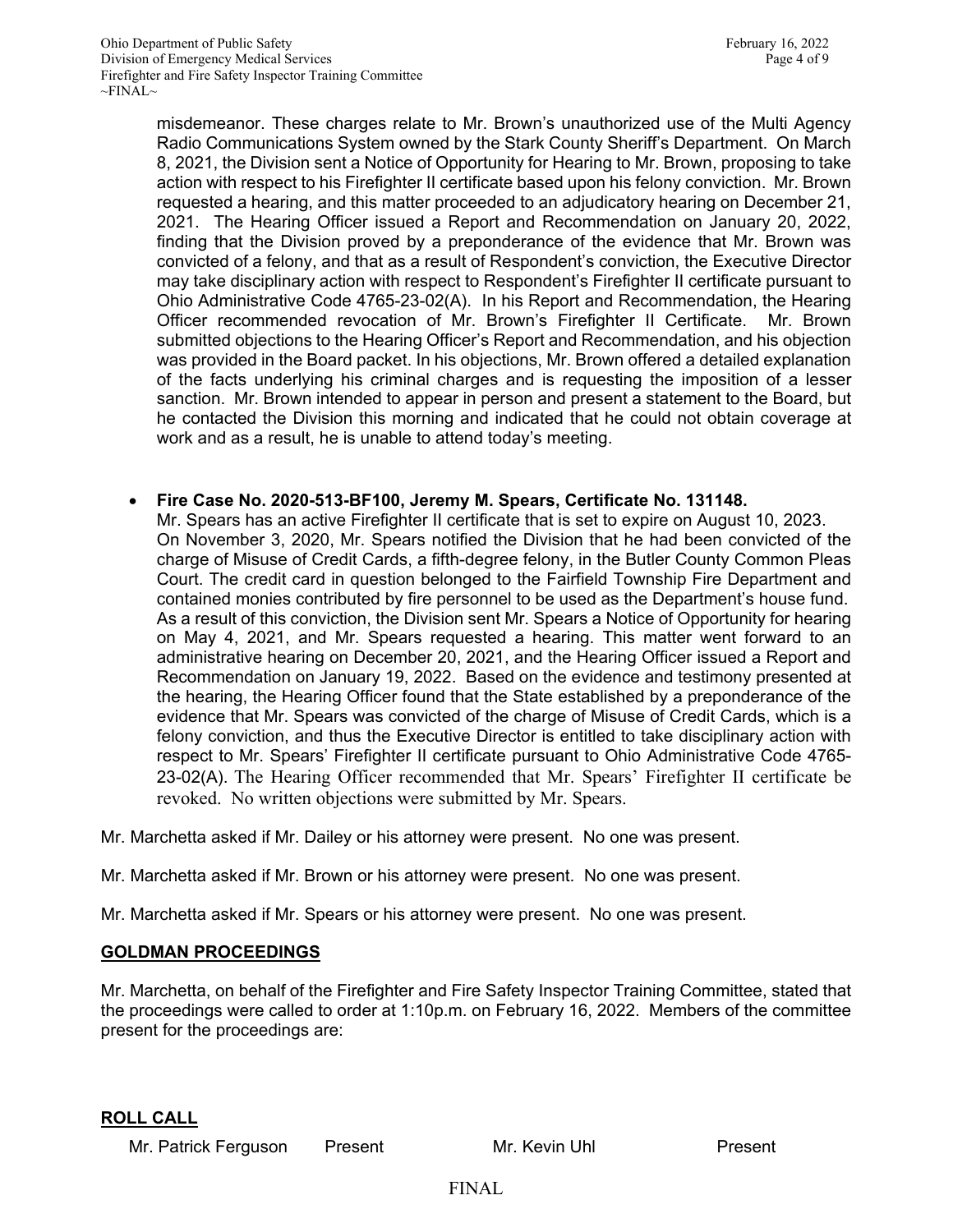Mr. Mark Marchetta Present Mr. Dudley Wright II Present

It was noted for the record that there was a majority of the committee members present. Executive Director Wagoner was present.

Mr. Marchetta stated that the following cases were reviewed pursuant to Goldman v. State Medical Board of Ohio, where the Respondents did not properly request a hearing. The individuals named did not have the ability to present written or oral testimony, but could be present to hear the proceedings and outcome. The committee received the sworn affidavits from the Division of EMS investigators and accompanying exhibits. The affidavits contained the evidence and testimony upon which they deliberated. There were five cases. The proceedings were in the matter of:

- o Fire Case No. 2018-353-F300, Steven D. Wilson, Certificate No. 160725
- o Fire Case No. 2019-276-F300, Joseph C. Paletta Jr., Certificate No. 134055
- o Fire Case No. 2019-432-F300, Charles S. Mercer, Certificate No. 115614
- o Fire Case No. 2019-640-F300, Reilly C. Roberts, Certificate No. 172779
- o Fire Case No. 2021-230-BF100, Jason L. Kukwa, Certificate No. 145901

Having received documentation for these cases, Mr. Marchetta requested a motion to admit the sworn affidavits and the accompanying exhibits in the aforementioned cases into evidence.

*ACTION: Motion to admit the sworn affidavits and accompanying exhibits in the aforementioned cases into evidence.* Mr. Ferguson – First. Mr. Uhl – Second. None – abstained. None- opposed. **Motion passed.**

There being no further evidence, these proceedings were closed at 1:18 pm.

*ACTION: Motion to recess the meeting for the purpose of entering into quasi-judicial deliberations.* Mr. Uhl – First. Mr. Ferguson – Second. None – abstained. None- opposed. **Motion passed.**

# **REPORT AND RECOMMENDATIONS**

*ACTION:* **In the matter of Fire Case Number 2019-188-F100, Deven W. Dailey, Certificate Number 153548, the Committee recommends that the Executive Director issue an adjudication order approving the findings of fact, conclusions of law, and modify the recommendation to revocation. The reason for the modification is the continued lack of compliance with the consent agreement over an extended period of time.** Mr. Ferguson – First. Mr. Uhl– Second. None opposed. Mr. Wright abstained. **Motion passed.**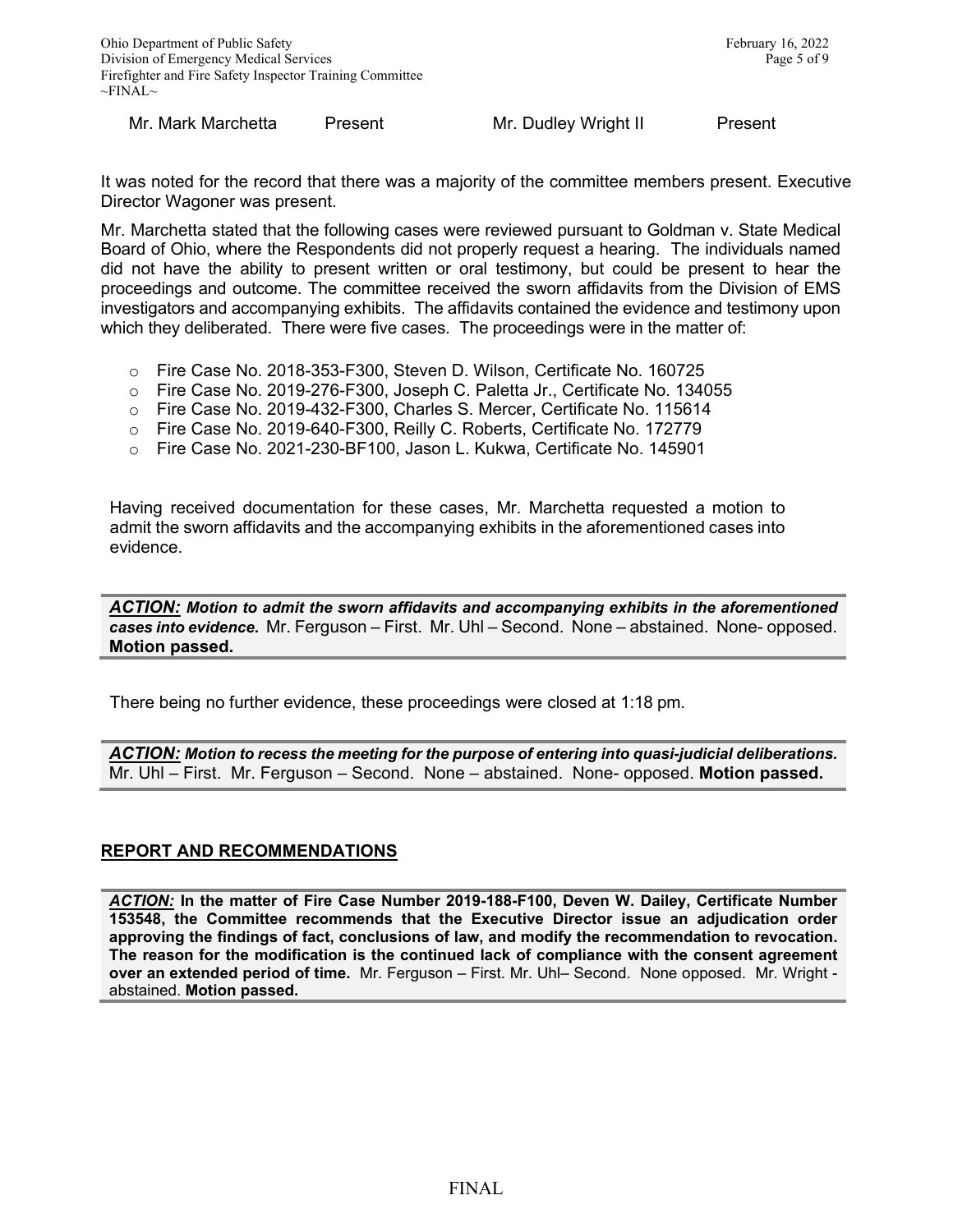*ACTION:* **In the matter of Fire Case Number 2020-201-BF100, Stephen K. Brown, Certificate Number 126699, the Committee recommends that the Executive Director issue an adjudication order approving the findings of fact, conclusions of law, and the recommendation of the hearing examiner to revoke Mr. Brown's firefighter certification.** Mr. Ferguson – First. Mr. Uhl– Second. None opposed. Mr. Wright - abstained. **Motion passed.** 

*ACTION:* **In the matter of Fire Case Number 2020-513-BF100, Jeremy M. Spears, Certificate Number 131148, the Committee recommends that the Executive Director issue an adjudication order approving the findings of fact, conclusions of law, and the recommendation of the hearing examiner to revoke Mr. Spears' firefighter certification.** Mr. Ferguson – First. Mr. Uhl– Second. None opposed. Mr. Wright - abstained. **Motion passed.** 

# **GOLDMAN MOTIONS**

*ACTION:* **In the matter of Fire Case Number 2018-353-F300, Steven D. Wilson, Certificate Number 160725, the Committee recommends that the Executive Director issue an adjudication order finding that Mr. Wilson failed to comply with continuing education requirements as indicated in the notice of opportunity for hearing, and that Mr. Wilson's firefighter certification be revoked.**  Mr. Ferguson – First. Mr. Uhl– Second. None opposed. Mr. Wright - abstained. **Motion passed.** 

*ACTION: In the matter of Fire Case Number 2019-276-F300, Joseph C. Paletta Jr., Certificate Number 134055, the Committee recommends that the Executive Director issue an adjudication order finding that Mr. Paletta failed to comply with continuing education requirements as indicated in the notice of opportunity for hearing, and that Mr. Paletta's firefighter certification be revoked.*  Mr. Ferguson – First. Mr. Uhl – Second. None opposed. Mr. Wright - abstained. **Motion passed.** 

*ACTION: In the matter of Fire Case Number 2019-432-F300, Charles S. Mercer, Certificate Number 115614 the Committee recommends that the Executive Director issue an adjudication order finding that Mr. Mercer failed to comply with continuing education requirements as indicated in the notice of opportunity for hearing, and that Mr. Mercer's firefighter certification be revoked.*  Mr. Ferguson – First. Mr. Uhl – Second. None opposed. Mr. Wright - abstained. **Motion passed.** 

*ACTION: In the matter of Fire Case Number 2019-640-F300, Reilly C. Roberts, Certificate Number 172779 the Committee recommends that the Executive Director issue an adjudication order finding that Mr. Roberts failed to comply with continuing education requirements as indicated in the notice of opportunity for hearing, and that Mr. Robert's firefighter certification be revoked.*  Mr. Ferguson – First. Mr. Uhl – Second. None opposed. Mr. Wright - abstained. **Motion passed.**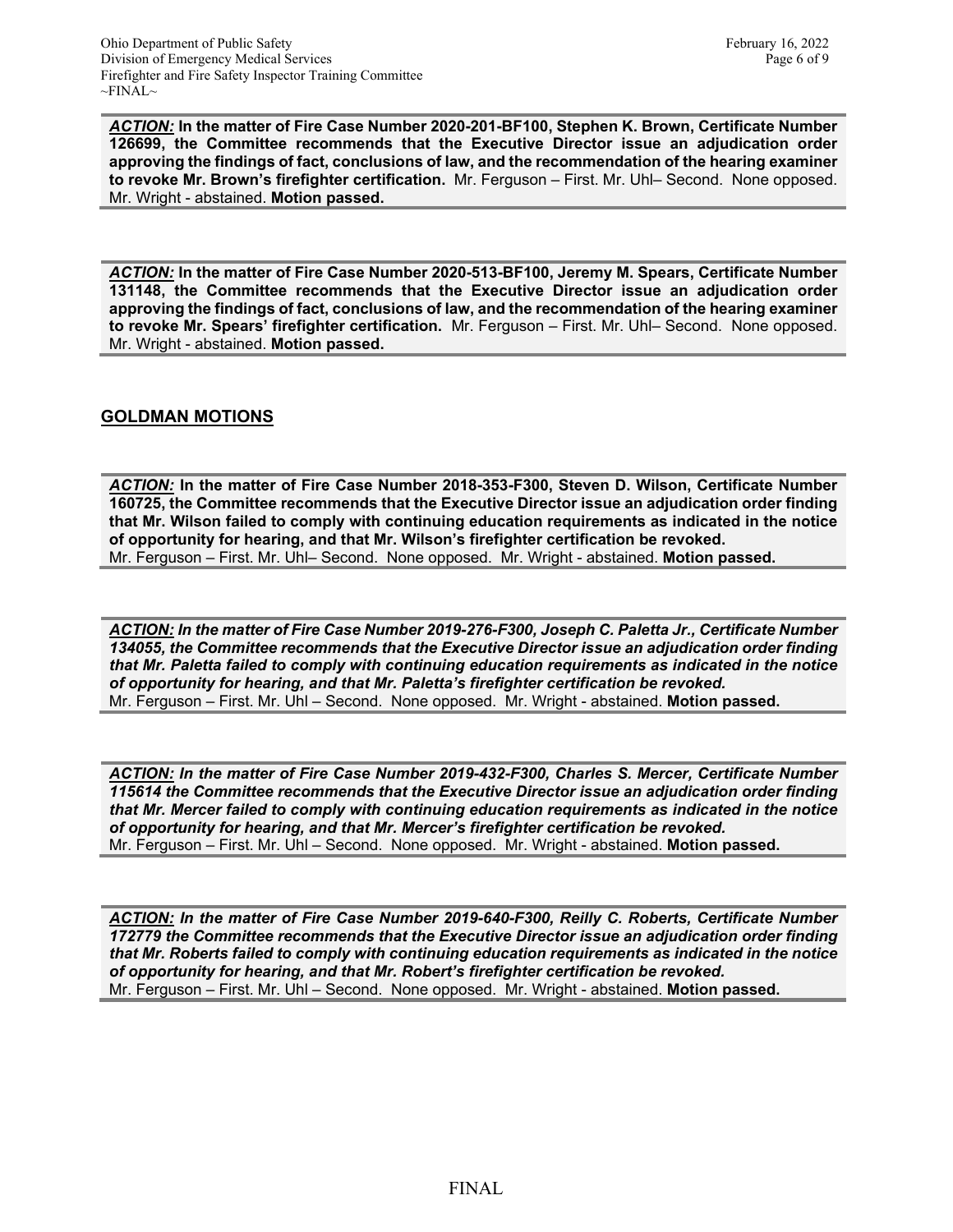*ACTION: In the matter of Fire Case Number 2021-230-BF100, Jason L. Kukwa, Certificate Number 145901, the Committee recommends that the Executive Director issue an adjudication order finding that Mr. Kukwa was convicted of Forgery and Theft, both felonies, and that Mr. Kukwa's firefighter certification be revoked.* Mr. Ferguson – First. Mr. Uhl – Second. None opposed. Mr. Wright - abstained. **Motion passed.** 

### **EXECUTIVE SESSION**

\*\*Please note that the FFSI Committee did not go into Executive Session for the purpose of discussing proposed disciplinary action against certificate holders. All documentation was sent to the FFSI committee members previous to the meeting.

### **FIRE INVESTIGATIONS, STAFF**

*ACTION: Motion to recommend to the Executive Director to accept the following Consent Agreements.* Mr. Ferguson – First. Mr. Ferguson – Second. None opposed. Mr. Wright - abstained. **Motion passed.** 

| 2018-81-F300   |
|----------------|
| 2019-553-F300  |
| 2021-428-BF100 |
| 2021-495-F300  |
| 2021-496-F300  |

| 2021-520-BF100 |
|----------------|
| 2021-530-F300  |
| 2021-532-BF100 |
| 2021-558-F300  |
| 2022-011-F300  |

| ACTION: Motion to recommend to the Executive Director to close the following cases: Mr.        |                                     |  |  |
|------------------------------------------------------------------------------------------------|-------------------------------------|--|--|
| Resanovich – First. Mr. Ferguson– Second. None opposed. Mr. Wright - abstained. Motion passed. |                                     |  |  |
| 2019-465-F300                                                                                  | 2021-289-F500                       |  |  |
| 2019-466-F300                                                                                  | $2021 - 290 - F500$ *Warning Letter |  |  |

| <b>ACTION:</b> Motion to recommend to the Executive Director to close the following case (s); the |                |  |
|---------------------------------------------------------------------------------------------------|----------------|--|
| individuals have met the stipulations of their Consent Agreement.                                 |                |  |
| Mr. Ferguson – First. Mr. Uhl. - Second. None opposed. Mr. Wright - abstained. Motion passed.     |                |  |
| 2016-392-BF100                                                                                    | 2021-022-F300  |  |
| 2018-177-F300                                                                                     | 2021-115-BF100 |  |
| 2018-687-F300                                                                                     | 2021-142-BF100 |  |
| 2019-329-F300                                                                                     |                |  |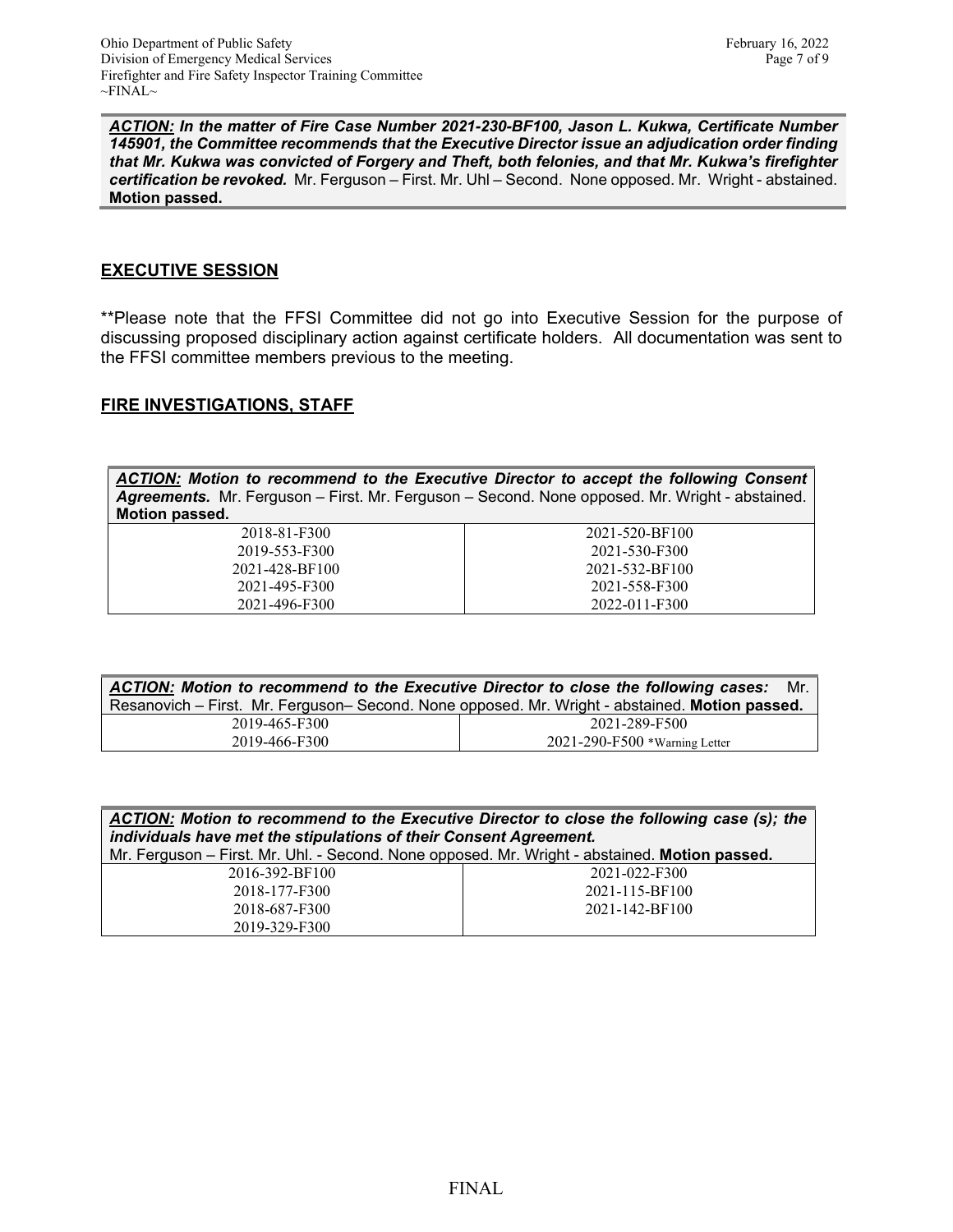*ACTION: Motion to recommend to the Executive Director to close the following cases; accept surrendering of their respective certificates.* Mr. Ferguson– First. Mr. Uhl – Second. None opposed. Mr. Wright - abstained. **Motion passed.** 

| 2021-583-F300 | 2022-039-F300 |
|---------------|---------------|
| 2021-591-F300 | 2022-053-F300 |
| 2022-010-F300 | 2022-054-F300 |
| 2022-012-F300 |               |

*ACTION: Motion to recommend to the Executive Director to close the following case(s); individuals were audited at their respective levels. Their respective certificates to practice have expired. Re-open if re-applies.* Mr. Ferguson – First. Mr. Uhl.– Second. None opposed. Mr. Wright abstained. **Motion passed.** 

> 2019-016-F300 2019-017-F300 2019-297-F300 2019-327-F300 2019-433-F300 2019-474-F300

2019-541-F300 2019-557-F300 2019-647-F300 2019-684-F300 2019-692-F300 2020-158-F300

*ACTION: Motion to recommend to the Executive Director to accept surrender for revocation of their respective certificates to practice and close the following case:* Mr. Ferguson – First. Mr. Uhl .– Second. None opposed. Mr. Wright - abstained. **Motion passed.** 

2021-548-BF300

| ACTION: Motion to recommend to the Executive Director to issue Notices of Opportunity for<br><b>Hearing for the following cases.</b> Mr. Ferguson – First. Mr. Uhl – Second. None opposed. Mr. Wright - |               |  |
|---------------------------------------------------------------------------------------------------------------------------------------------------------------------------------------------------------|---------------|--|
| abstained. Motion passed.                                                                                                                                                                               |               |  |
| 2019-099-BF100                                                                                                                                                                                          | 2021-555-F300 |  |
| 2019-660-F300                                                                                                                                                                                           | 2021-556-F300 |  |
| 2020-512-F100                                                                                                                                                                                           | 2021-557-F300 |  |
| 2021-462-F100                                                                                                                                                                                           | 2021-559-F300 |  |
| 2021-466-F100                                                                                                                                                                                           | 2021-570-F300 |  |
| 2021-493-F300                                                                                                                                                                                           | 2021-577-F300 |  |
| 2021-494-F300                                                                                                                                                                                           | 2021-578-F300 |  |
| 2021-497-F300                                                                                                                                                                                           | 2021-581-F300 |  |
| 2021-504-F300                                                                                                                                                                                           | 2021-582-F300 |  |
| 2021-506-F100                                                                                                                                                                                           | 2022-038-F300 |  |
| 2021-508-F300                                                                                                                                                                                           | 2022-069-F300 |  |
| 2021-513-BF100                                                                                                                                                                                          |               |  |